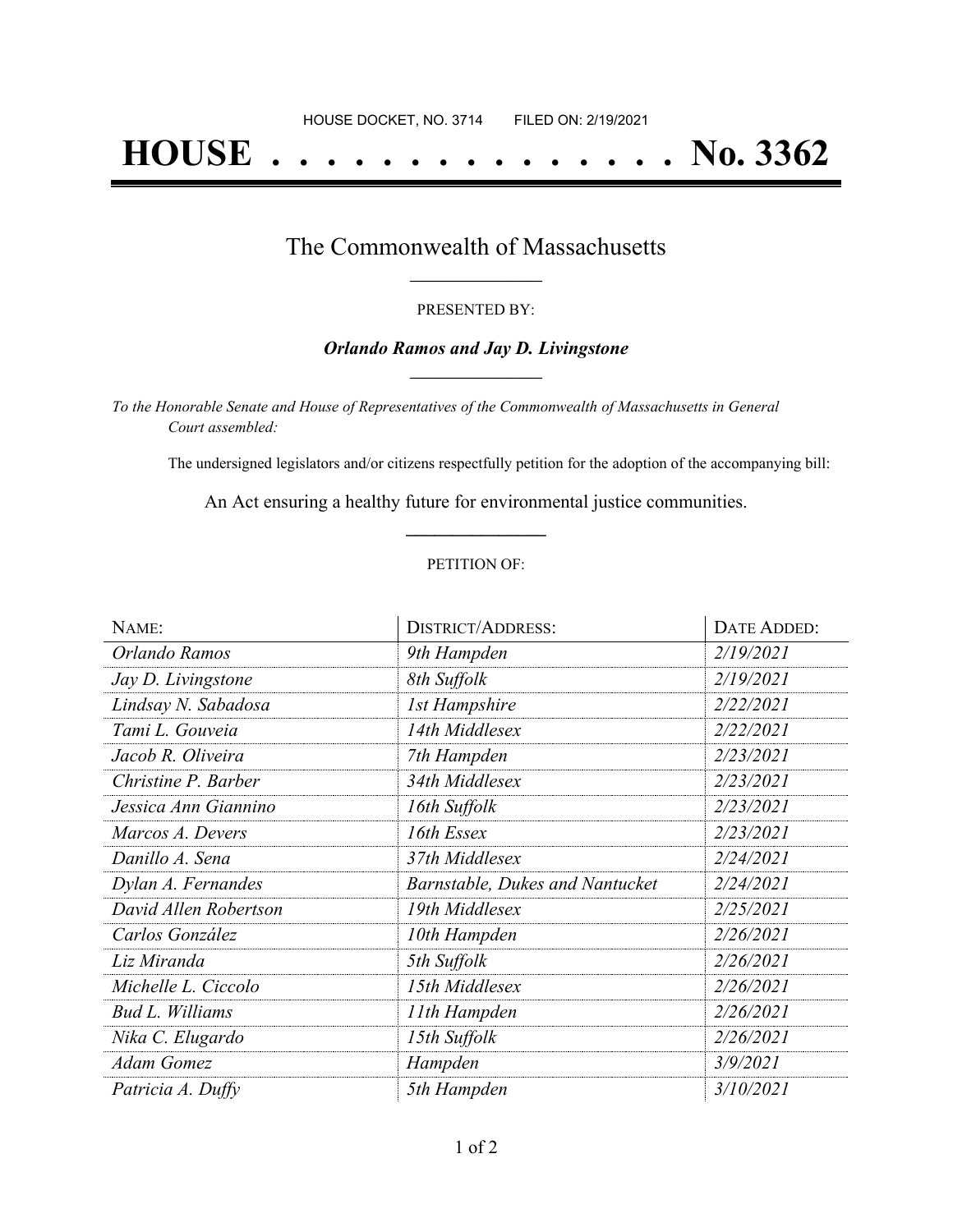| Elizabeth A. Malia          | 11th Suffolk   | 3/15/2021  |
|-----------------------------|----------------|------------|
| Carmine Lawrence Gentile    | 13th Middlesex | 3/15/2021  |
| David M. Rogers             | 24th Middlesex | 3/18/2021  |
| Tram T. Nguyen              | 18th Essex     | 3/22/2021  |
| Mike Connolly               | 26th Middlesex | 4/5/2021   |
| Kay Khan                    | 11th Middlesex | 6/15/2021  |
| Natalie M. Higgins          | 4th Worcester  | 7/22/2021  |
| Ruth B. Balser              | 12th Middlesex | 8/6/2021   |
| Mindy Domb                  | 3rd Hampshire  | 11/12/2021 |
| Tommy Vitolo                | 15th Norfolk   | 12/6/2021  |
| Jack Patrick Lewis          | 7th Middlesex  | 12/21/2021 |
| Natalie M. Blais            | 1st Franklin   | 1/24/2022  |
| Erika Uyterhoeven           | 27th Middlesex | 1/31/2022  |
| David Henry Argosky LeBoeuf | 17th Worcester | 5/19/2022  |